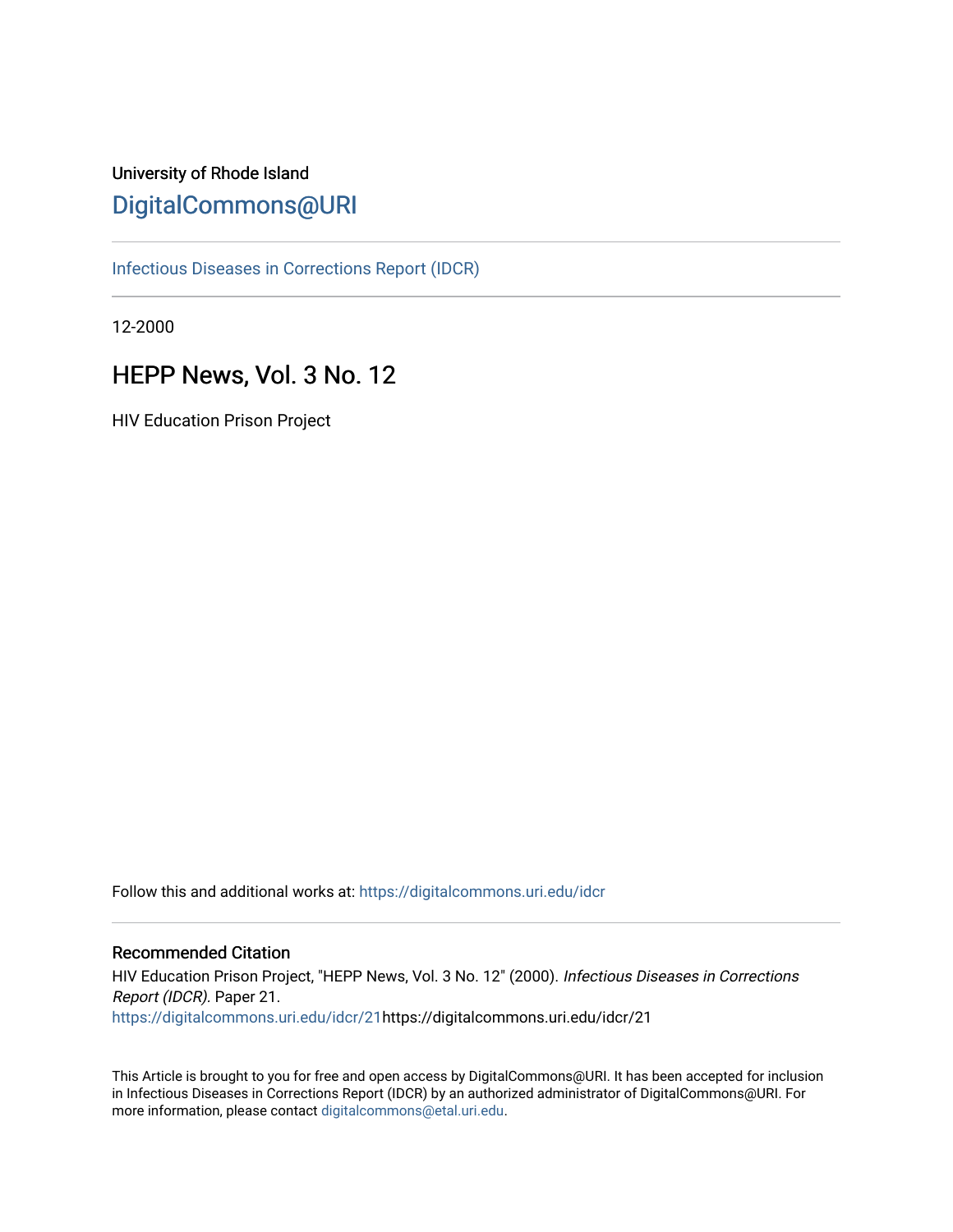

Sponsored by the Brown Medical School Office of Continuing Medical Education and the Brown University AIDS Program.

### **ABOUT HEPP**

*HEPP News, a forum for correctional problem solving, targets correctional administrators and HIV/AIDS care providers including physicians, nurses, outreach workers, and case managers. Published monthly and distributed by fax, HEPP News provides up-to-the-moment information on HIV treatment, efficient approaches to administering HIV treatment in the correctional environment, national and international news related to HIV in prisons and jails, and changes in correctional care that impact HIV treatment. Continuing Medical Education credits are provided by the Brown University Office of Continuing Medical Education to physicians who accurately respond to the questions on the last page of the newsletter.* 

#### **EDITORS**

**Anne S. De Groot, M.D.** *Director, TB/HIV Research Lab, Brown Medical School*

**Frederick L. Altice, M.D.** *Director, HIV in Prisons Program, Yale University AIDS Program*

**Joseph Bick, M.D.** *Director, HIV Treatment Services, California Medical Facility, California Department of Corrections*

**Faculty Disclosure**  In accordance with the Accreditation Council for Continuing Medical Education Standards for Commercial Support, the faculty for this activity have been asked to complete Conflict of Interest Disclosure forms. Disclosures are listed at the end of articles. All of the individual medications discussed in this newsletter are approved for treatment of HIV unless otherwise indicated. For the treatment of HIV infection, many physicians opt to use combination antiretroviral therapy which is not addressed by the FDA.

*HEPP News is grateful for the primary support of Agouron Pharmaceuticals and the additional support of Roche Pharmaceuticals, Merck & Co., Roxane Laboratories, Dupont, Abbott Laboratories, Glaxo Wellcome and Bristol-Myers Squibb through unrestricted educational grants.*

#### **Sexually Transmitted Disease in People Infected with HIV Figure 1. Syphilis (RPR+) Prevalence**

**Matthew R. Golden MD, MPH\*,** *Univ. of Washington, Dept. of Medicine and Public Health - Seattle & King County*

Sexually transmitted diseases (STDs) constitute an important source of morbidity in incarcerated patients. In addition, the presence of an STD is a clear sign of HIV risk behavior. The presence of an STD in an inmate should (1) stimulate a discussion of HIV risk behaviors; (2) prompt a discussion of the need for follow-up HIV testing; and (3) provide an opportunity to teach inmates about the facilitating role some STDs play in HIV transmission. This article reviews the diagnosis and treatment of common STDs and highlights differences in the clinical presentation or management of STDs in the HIV infected patient.

#### **Epidemiology**

Numerous studies have documented high rates of incident STDs in people with HIV (1,2). Though STD rates in people with HIV declined in the early years of the HIV epidemic (3,4), recent reports of rising numbers of cases of gonorrhea, chlamydial infection and syphilis mandate a state of vigilance, particularly among inmates who have participated in unsafe sexual practices (5). These rising STD rates are concerning not only because they suggest increased levels of unsafe sexual behavior, but also because gonorrhea, syphilis, HSV, and other STDs are associated with increased HIV shedding in genital secretions and, consequently, increased HIV transmission (6).

#### **STDs in Prisons and Jails**

Limited information on the prevalence of STDs among prison and jails inmates is available. One study, however, estimated that approximately 210,000-345,000 (2.6-4.3%) of inmates released from prisons and jails in 1997 had syphilis at the time of release, 184,000 (2.3%) had chlamydia, and 70,000 (1%) had gonorrhea (7). Studies of women in New York City jails found a much higher prevalence of STDs; 35% of jailed women had syphilis at the time of arrest, 27% had chlamydia and 8% had gonorrhea (8, 9). In a separate study, the rate of syphilis infection was determined to be 1000 times higher among women admitted to New York City jails in 1997 (6.5 infections per 100 woman-years) than the rate of syphilis among women in the surrounding community (New York City) (8).

**Among Incarcerated Men and Women in Select States (1997)**



#### **Treatment of STDs in HIV-infected patients Syphilis**

Case reports and case series early in the course of the AIDS epidemic suggested that patients with HIV may be prone to more rapid progression of syphilitic disease and atypical clinical presentations. (See figure 1) In particular, patients with HIV were reported to have early occular or neurological involvement, gummatous lesions, ulcerative skin lesions and persistent chancres. More recently, a large prospective study of 101 HIV-infected and 440 HIV-uninfected patients with syphilis found that patients with HIV were more likely to have multiple chancres and a slow serologic response to therapy, but were not more likely to have early ophthalmic or neurosyphilis (10).

The laboratory evaluation of syphilis can be altered by HIV. Typically, this evaluation consists of non-treponemal screening tests (RPR) and confirmatory testing with specific treponemal tests (MHA-TP, TPHA, or FTA) when the RPR is positive. Patients with HIV may have atypical results from all of these tests. Among injection drug users with or without HIV, biological false positive results on non-treponemal serological tests (RPR or VDRL) are more com-*Continued on page 2*

| <b>WHAT'S INSIDE</b>                                                                                                 |  |
|----------------------------------------------------------------------------------------------------------------------|--|
| CTC Update <b>Example 2</b> by Discover 2 by Discover 2 by Discover 2 by Discover 2 by Discover 2 by Discover 2 by D |  |
|                                                                                                                      |  |
|                                                                                                                      |  |
|                                                                                                                      |  |

Brown Medical School | Providence, RI 02906 | 401.863.2180 | fax: 401.863.1243 | www.hivcorrections.org *If you have any problems with this fax transmission please call 877.896.7636 or e-mail us at ccg@ccgnetwork.com*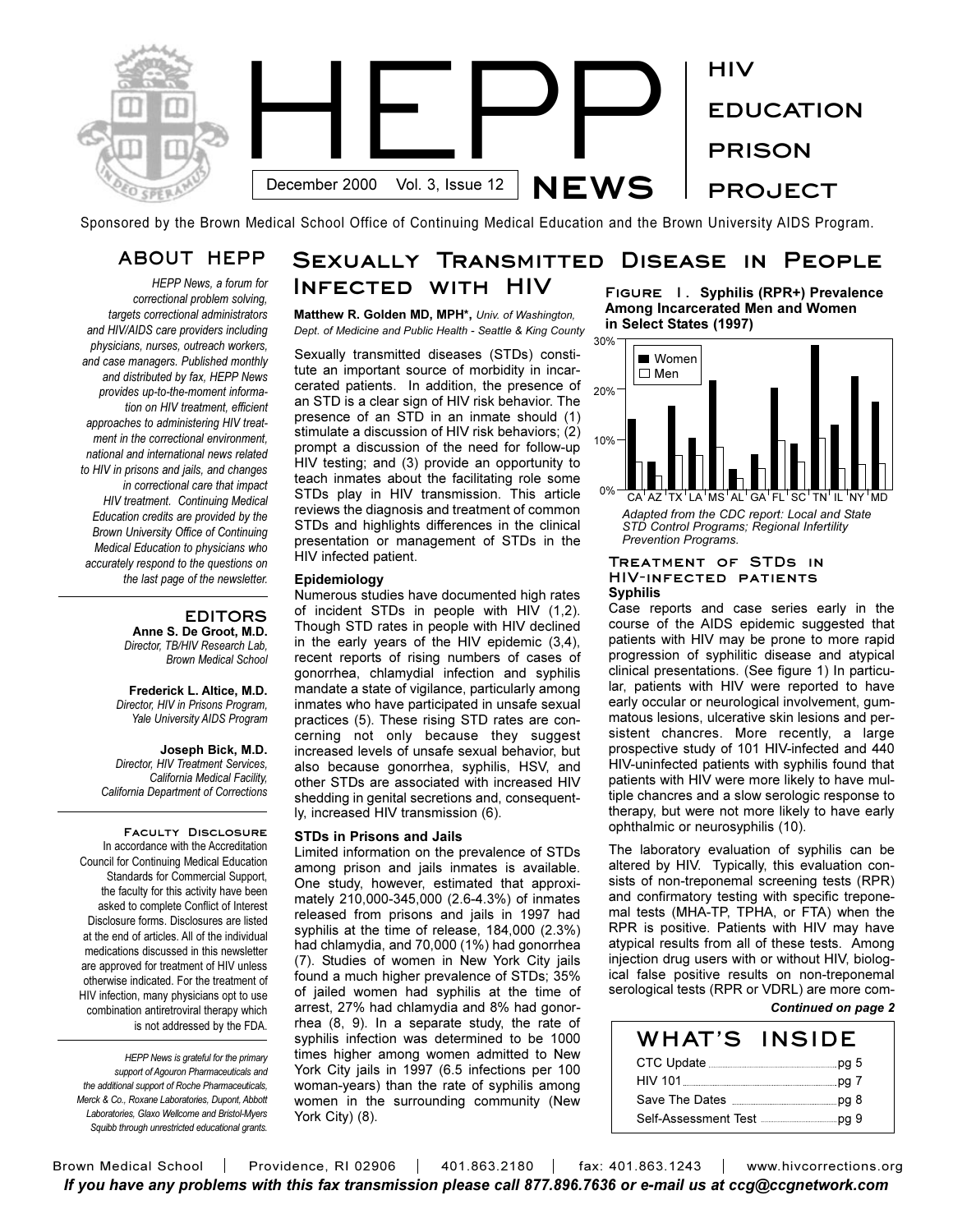#### **STDs...***(continued from page 1)*

mon (thus a positive RPR or VDRL is always followed by a more specific test). In addition, people with HIV are more likely to revert to a negative treponemal test following treatment (11).

In cases where syphilis infection is present (a positive RPR and confirmatory test such as an FTA), clinicians should carefully evaluate the patient and stage the infection. Which patients require lumbar puncture (LP) for presumed tertiary syphilis is controversial. CDC recommends that LP be performed on HIV- and syphilis-infected patients with neurological or ocular symptoms, those with late latent syphilis (>1 years duration), and those who experience a rise in titer following treatment or fail to have at least a 2-dilution decline in serum titer within 6-12 months following therapy. Clinicians should consider performing treponemal tests on cerbrospinal fluid (CSF) for patients with HIV, as other signs of tertiary syphilis (elevated CSF protein and pleocytosis) may be associated with HIV infection and may obscure results. (12)

Case reports of treatment failure, the delayed serological response to therapy, and the recognition of the role typically played by the cellular immune response in controlling syphilis have raised concerns about the adequacy of standard syphilis treatment regimens in HIV patients. To date, prospective studies have not demonstrated that conventional treatment is associated with an elevated risk of treatment failure and CDC treatment recommendations for syphilis do not differ for patients with HIV (see HIV 101, Page 7)(13). However, even the largest published study was not adequately powered to exclude the possibility that HIV patients are at significantly elevated risk of treatment failure. Consequently, extra vigilance is required in monitoring HIV patient's response to therapy and repeat serological testing should be performed 3, 6, 9, 12 and 24 months after treatment.

#### **Herpes simplex virus (HSV)**

Genital herpes simplex virus (HSV) infections are extremely common in incarcerated HIV-infected patients. Typical manifestations of genital herpes include pustules, vesicles, ulcers and crusted genital lesions. However, viral shedding in the absence of symptoms or with only mild symptoms such genital tingling, itching or numbness is common. HSV can also cause urethritis, cervicitis, atypical appearing perianal ulcers and fissures, and proctitis. Diagnosis is usually made clinically but can be confirmed by direct fluorescent antibody testing or viral culture of specimens taken from lesions using a Dacron swab.

In people with HIV, herpes can cause extremely painful and severe lesions that are slow to respond to therapy. Clinical occurrences of HSV reactivation, both symptomatic and asymptomatic, increase

#### **Table 1. Jail Facilities with Policies of Offering STD Testing (1997)**

| <b>POLICY</b>                                                        | <b>CHLAMYDIA</b>                               | <b>GONORRHEA</b>                               | <b>SYPHILIS</b>              |  |  |
|----------------------------------------------------------------------|------------------------------------------------|------------------------------------------------|------------------------------|--|--|
|                                                                      | %                                              | #                                              | #                            |  |  |
|                                                                      | #                                              | %                                              | %                            |  |  |
| <b>Provide Routine Testing*</b>                                      |                                                |                                                |                              |  |  |
| Women                                                                | 20%                                            | 23                                             | 48                           |  |  |
|                                                                      | 20                                             | 22%                                            | 47%                          |  |  |
| Men                                                                  | 12%                                            | 17                                             | 49                           |  |  |
|                                                                      | 13                                             | 16%                                            | 46%                          |  |  |
| Provide Testing to Arrestees Presenting symptoms or Request Testing* |                                                |                                                |                              |  |  |
| Women                                                                | 72%                                            | 73                                             | 53                           |  |  |
|                                                                      | 74                                             | 72%                                            | 52%                          |  |  |
| Men                                                                  | 46                                             | 82                                             | 57                           |  |  |
|                                                                      | 71%                                            | 77%                                            | 53%                          |  |  |
| Routine Screening Cost Effectiveness/Savings <sup>^</sup>            |                                                |                                                |                              |  |  |
| Women                                                                | \$112 per case pre-<br>vented (cost effective) | \$266 per case pre-<br>vented (cost effective) | \$62 cost saving<br>per case |  |  |

*\*Data taken from a survey of 115 city and county jails and reported in Assessment of Sexually Transmitted Diseases Services in City and County Jails-United States, 1997. MMWR June 5 1998; 47(21):429-431. ^ Data taken from a report presented by Julie Kraut, PhD "The Cost Effectiveness of Routine Screening for Sexually Transmitted Diseases in United States Prisons and Jails" for the National Commission on Correctional Health Care, June 15, 2999.*

in frequency and duration at lower CD4 counts. CDC recommendations for the treatment of genital herpes in patients with HIV do not differ from those without HIV. However, because response to therapy can be delayed, treatment should be continued beyond the standard 10 days if ulcers have not healed or if new lesions continue to appear. Chronic suppressive therapy with anti HSV agents such as Acyclovir (or derivatives such as Famcyclovir or Valacyclovir) have been shown to decrease the frequency and duration of symptomatic outbreaks of genital HSV as well as asymptomatic HSV shedding in patients with HIV. Suppressive treatment should be considered in patients with frequent or severe recurrences (14). While acyclovir resistance has very seldom been a problem in immunocompetent patients, resistance does occur in the context of HIV associated immunosuppression and, resistance testing should be performed in HIV-infected patients who fail to respond to therapy. Foscarnet is the drug of choice to treat resistant virus.

#### **Human Papillomavirus (HPV)**

More than 100 different human papillomaviruses (HPV) have been detected and, combined, these viruses are the most common STD. Current studies suggest that over 50% of sexually active adults have been infected with one or more HPV types (15). Most often, HPV infection causes genital warts, however some types of HPV infection are linked to cancer. While overlap in clinical manifestations exists, HPV types 16, 18, 31 and 35 are responsible for most cases of cervical and anal cancer, while types 6 and 11 are the most common causes of genital warts.

Anogenital warts most commonly present as verrucous (cauliflower appearing) or papular lesions (condyloma acumiminata). Less frequently, warts can be keratotic (like palmar warts), smooth (dome-shaped), or flat. Flat warts are more common within the vagina. Warts can occur anywhere in the anogenital area and usually are asymptomatic, though some patients complain of rectal discomfort, itching, burning or discharge, symptoms that they frequently attribute to hemorrhoids. HIV patients with CD4 counts below 50 are more likely to have diffuse condylomatosis. At higher CD4 counts, extensive warts and the prevalence of HPV of low oncogenic potential do not appear to be increased (16).

Therapy for genital warts can be divided into patient applied-treatments and provider applied or administered treatments (see HIV 101, page 7). An excellent review of these treatments was recently published (17). CDC recommendations for wart treatment do not differ for people with HIV. No consensus exists regarding a single best approach, therefore decisions regarding care need to factor in patient preference, patient ability to follow application instructions, wart location and accessibility, and cost. Referral to a specialist is indicated if no improvement is seen after 3 treatments, complete clearance has not occurred after 6 treatments, or continued treatment would extend beyond the duration recommended by manufactures of patient applied therapy. Over treatment should be avoided. Unfortunately, recurrence of warts following treatment is extremely common. Patients with more extensive initial disease are more prone to recurrence. Treatment with HAART has been associated with a significant decline in wart recurrence (18).

HIV-related immunosuppression is associated with an elevated risk of genital shedding of oncogenic HPV types, cervical and

#### *Continued on page 4*

**GLOSSARY: CDC:** *Centers for Disease Control* **CNS:** *central nervous system* **CSF:** *Cerebralspinal fluid* **FTA:** *Fluorescent treponemal antibody* **HAART**: *Highly active antiretroviral therapy* **LP:** *Lumbar puncture* **MHATP:** *Microhemagglutination assay for antibody to Treponema pallidum* **STAT RPR:** *rapid plasma reagin* **STDs:** *sexually transmitted diseases* **VDRL:** *Venereal Disease Research Laboratory*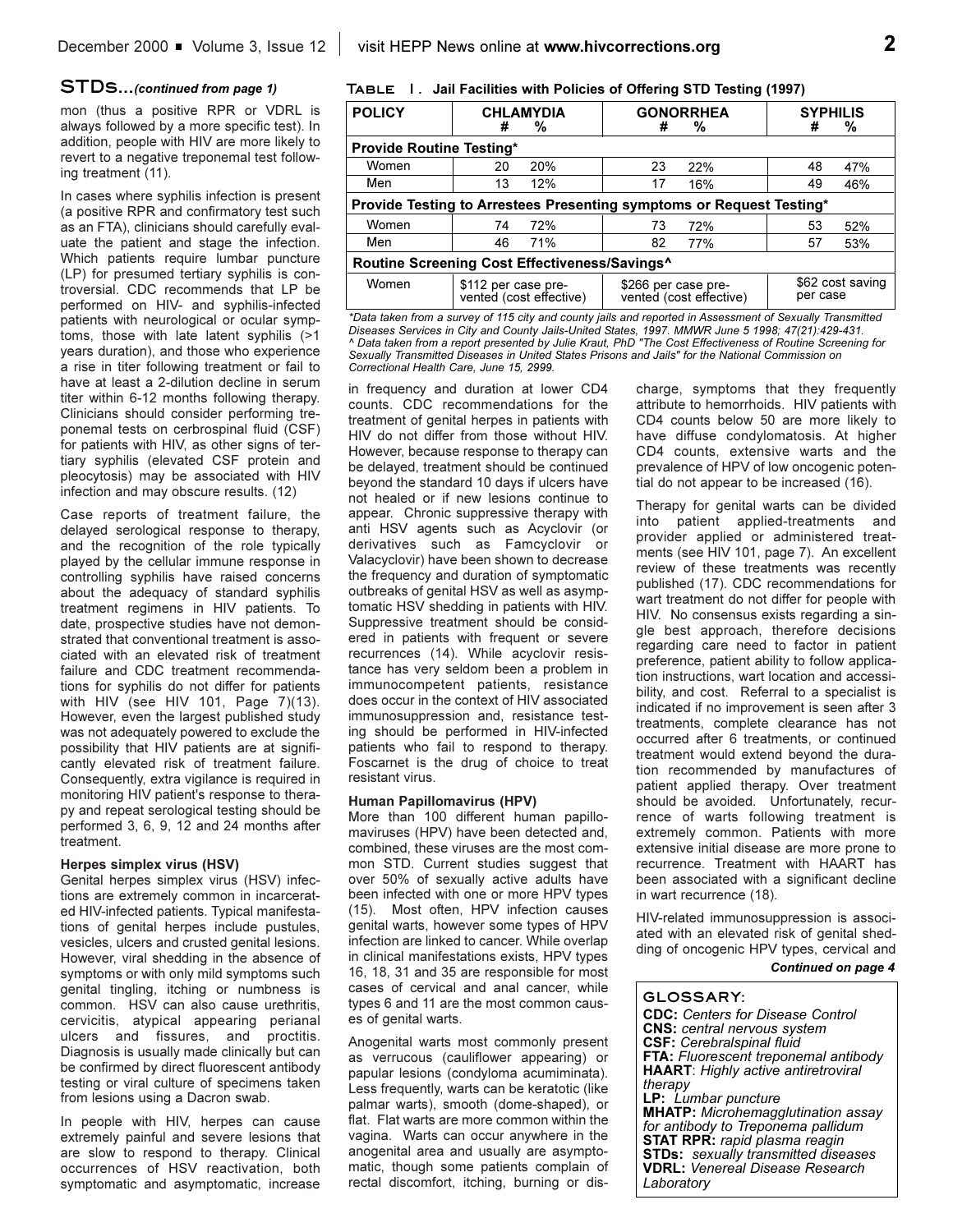# **Letter from the Editor**

*Dear Colleagues,*

*Whenever I see a patient with a sexually transmitted disease in my prison HIV practice, my mind invariably travels back to a prison for women in Framingham, Massachusetts, where an STD nurse by the name of Virginia Cram reigned the intake facility. Ginny never lost an opportunity to teach her "girls" about the link between STDs and HIV infection. Every time she discovered an STD, she pushed her patient to agree to get tested for HIV infection because, as she said, "if you got that infection -just imagine what else could have been sashaying around* down there..." She taught the women in her care that STDs are linked to HIV - not only *because they are chummy fellow travelers, but also because STD infections can increase the risk of acquisition of HIV. Ginny's style of intervention was extremely effective - many of her girls did get tested for HIV infection, and I like to believe that some of the Framingham women may have avoided HIV infection as a result of her effort to use every STD treatment as an educational opportunity.*

*The importance of screening for STDs in prison and jail settings and treating those infections cannot be overemphasized. Screening for syphilis has been shown to be a cost-saving public health intervention in jails - and screening for other STDs is extremely cost effective particularly in locations where STD prevalence is high. Rapid tests such as the Stat RPR and rapid chlamydia screening tests have facilitated the treatment of STDs, making their management completely feasible, even in the high turnover setting of a city jail. Implementation of the Stat RPR in the Cook County jail system in Chicago has had a tremendous impact on overall syphilis rates in Chicago, underscoring, once again, the impact of prison and jail interventions on public health.* 

*After reviewing this issue of HEPP News, readers should be able to describe the epidemiology and treatment of syphilis, chlamydia, trichomonas, herpes, and warts in an HIV-infected patient.* 

*Next month, Kris Herfkens from North Carolina will discuss mental health issues in treating HIV infected patients, and HEPP News will provide tools for diagnosis of mental health conditions.*

*We are pleased to announce that as of Friday, December 22, Continuing Medical Education (CME) credit will be available online through HEPP News at www.HIVcorrrections.org! Try it out this week!*

*And finally, we wish you all a happy and safe holiday!*

*Sincerely,*

ne / DeGroot

*Anne S. De Groot, M.D.*

**Senior Advisors** Theodore M. Hammett, Ph.D.

*Abt Associates* Ned E. Heltzer, R.Ph., M.S.

*Prison Health Services, Inc.* Ralf Jürgens

*Canadian AIDS Law Legal Network* David P. Paar, M.D.

*University of Texas Medical Branch* Joseph Paris, Ph.D., M.D.

*CCHP Georgia Dept. of Corrections*  Khurram Rana, Pharm. D.

*University of RI College of Pharmacy* David Thomas, J.D., M.D. *Florida Dept. of Corrections*

Lester Wright, M.D. *New York State Dept. of Corrections*

**Associate Editors**

Betty Rider, M.A., M.S. *North Carolina Division of Prisons*

Anne C. Spaulding, M.D. *Brown Medical School*

Stephen Tabet, M.D., M.P.H. *Univ. of Washington Division of Infectious Disease Seattle HIVNET*

> David A. Wohl, M.D. *University of North Carolina*

> > **Managers** Dennis Thomas

*HIV Education Prison Project*

Michelle Gaseau *The Corrections Connection*

**Layout** Kimberly Backlund-Lewis

*The Corrections Connection*

**Promotion and Distribution**

Amanda Butler *Cimon Consulting Group*

**Managing Editor** 

Elizabeth Stubblefield *HIV Education Prison Project*

The editorial board and contributors to HEPP News include national and regional correctional professionals, selected on the basis of their experience with HIV care in the correctional setting and their familiarity with current HIV treatment. We encourage submissions, feed-back, and correspondence from our readership.

### **Subscribe to HEPP News and/or HIV Inside**

Fax to **401.863.1243** for any of the following: *(please print clearly or type)*

\_\_\_\_ Yes, I would like to add/update/correct (circle one) my contact information for my complimentary subscription of HEPP News fax newsletter.

Yes, I would like to sign up the following colleague to receive a complimentary subscription of HEPP News fax newsletter.

\_\_\_\_ Yes, I would like to order the following back issues (please include volume/issue/date).

\_\_\_\_ Yes, I would like my HEPP News to be delivered in the future as an attached PDF file in an e-mail (rather than have a fax).

\_\_\_\_ Yes, I would like to add my contact information for my complimentary subscription of HIV Inside.

|                                                                                                                                                              | (Optional) # of HIV Infected Inmates: ______                                                                                                                                                                                   |
|--------------------------------------------------------------------------------------------------------------------------------------------------------------|--------------------------------------------------------------------------------------------------------------------------------------------------------------------------------------------------------------------------------|
| CHECK ONE:<br>O Physician O Physician Assistant O Nurse Practitioner<br>O Pharmacist O Medical Director/Administrator O HIV Case Worker/Counselor<br>○ Other | ○ Nurse/Nurse Administrator                                                                                                                                                                                                    |
|                                                                                                                                                              |                                                                                                                                                                                                                                |
|                                                                                                                                                              |                                                                                                                                                                                                                                |
|                                                                                                                                                              | E-MAIL: ________________________________                                                                                                                                                                                       |
|                                                                                                                                                              | DATE: the contract of the contract of the contract of the contract of the contract of the contract of the contract of the contract of the contract of the contract of the contract of the contract of the contract of the cont |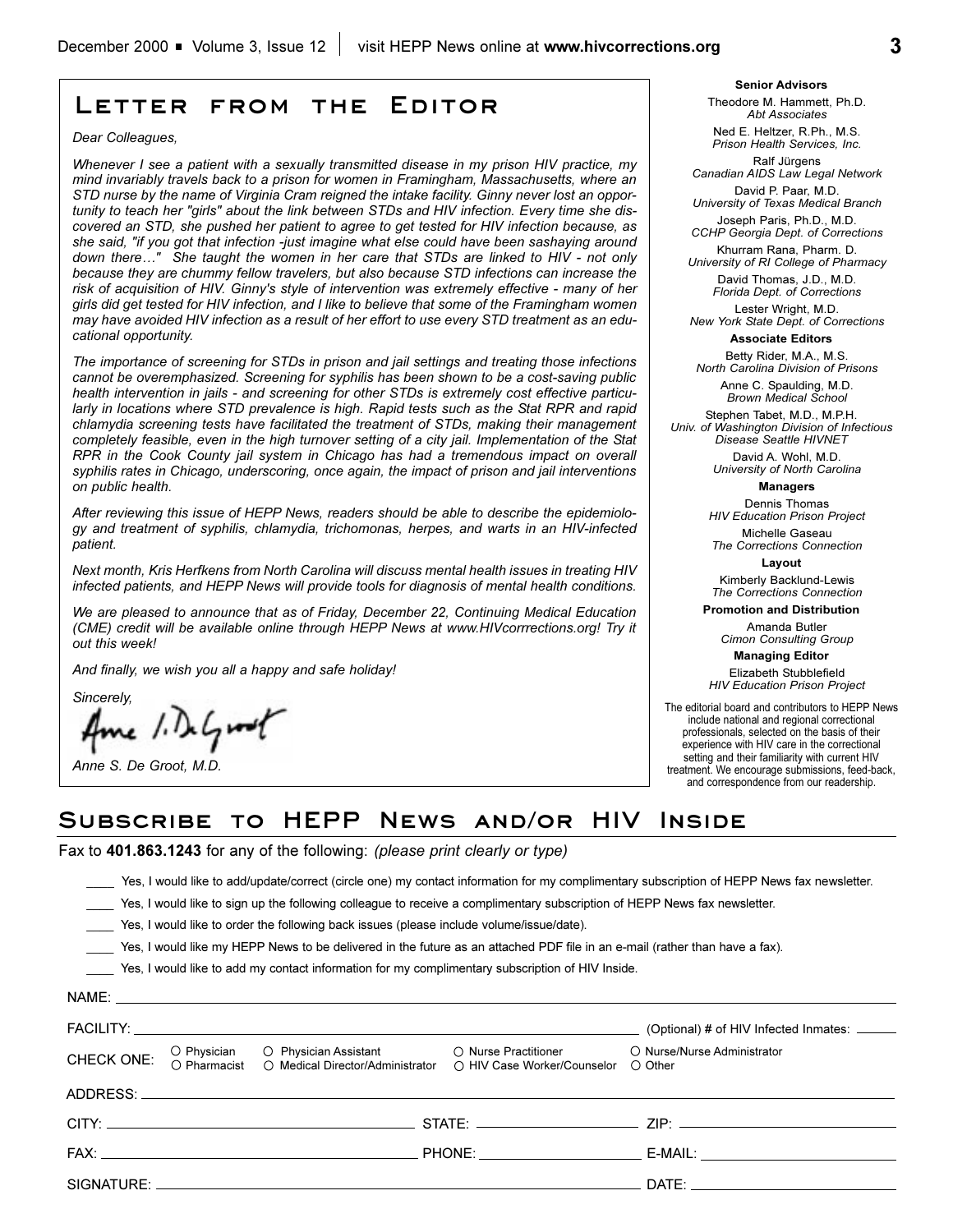#### **STDs...***(continued from page 2)*

anal dysplasia, invasive cervical cancer and possibly anal cancer. Incarcerated women with HIV infection should have regular Pap screening. Many correctional institutions have set guidelines for performing Pap smears every 6 months for incarcerated women as they belong to a very high risk group with limited access to healthcare outside correctional facilities. Care is then based on Pap smear results as detailed in published guidelines (19). While some authorities have advocated anal Pap smears be done on men with HIV, the natural history of anal dysplasia remains ill-defined and the utility of Pap smears in preventing cancer is controversial. Current guidelines do not recommend anal Pap smears for men (20). However, clinicians should have a low threshold for performing biopsies on suspicious lesions.

#### **Gonorrhea and Chlamydial Infection**

Neisseria gonorrhoeae and Chlamydia trachomatis are common causes of STD in people with HIV. Gonococcal urethritis is symptomatic in over 80% of cases, however, chlamydial urethritis is asymptomatic in as many as 50% of cases, and most cervical, pelvic and anorectal infections with both pathogens are asymptomatic. Urethral Gram stain is 95% sensitive in detecting gonorrhea, but rectal and cervical testing are much less sensitive, and culture or DNA amplification testing are generally required to make a diagnosis. Laboratory tests for detecting Chlamydia trachomatis vary in sensitivity from 30-98% (21). DNA amplification testing is most sensitive and is recommended when available. HIV is not known to affect the natural history of these infections in men, however, pelvic inflammatory disease in women with HIV may be more protracted and the risk of tubo-ovarian abscess may be increased (22). Recommended treatment of these infections is the same as for non-HIV infected persons.

#### **Vaginal discharge: Trichomonas, Candida, and "Bacterial Vaginosis"**

Trichomonas vaginalis, a protozoan STD, is a common cause of vaginal discharge, may increase the risk of transmission of HIV, and may also predispose pregnant HIV-infected women to premature rupture of membranes and early labor. Diagnosis is difficult, since the symptoms of trichomoniasis mimic those of other STDs and detection methods lack precision. Although current treatment protocols involving nitroimidazoles are curative, reinfection is common among incarcerated women. Yeast (Candida albicans) infections are also extremely common among HIVinfected women and recurrent vaginal yeast infections may be the first presentation of HIV infection. Topical treatment is usually effective, however chronic suppression with oral fluconazole is necessary in some cases of frequent recurrence. Resistance may occur. Bacterial vaginosis, the most common cause of vaginal discharge or malodor, is caused by mixed flora including anaerobic

bacteria, Garderella vaginalis, and Mycoplasma hominis. Metronidazole is effective.

#### **STD Screening in Incarcerated Populations of People with HIV**

A major challenge for STD treatment is related to the high population turnover rate - more than 50% of arrestees are released within a 48 hour period (8, 22). This high turnover rate makes STD screening an even more important public health intervention. However, despite widespread knowledge about the high STD prevalence among newly incarcerated women and men, less than half of city and county jails surveyed in a CDC study had implemented "routine STD screening" policies. Most facilities polled for the study said that STD testing was performed only if a patient requested the test or if the patient presented with STD symptoms (see Table 1) (23).

In light of these challenges, correctional facilities should develop routine STD screening programs, especially for persons with HIV (24). STD screening should be performed fairly regularly after incarceration (in conjunction with Pap smears) as both HSV and Trichomonas have been noted to be increased in HIV-infected incarcerated women.

#### **Chlamydia and Gonorrhea**

The CDC recommends chlamydial screening for all sexually active women under age 20, women 20-24 with either more than one partner in the preceding 60 days or a history of inconsistent use of barrier contraception, and women 25 and over with both of these risk factors. Many recently incarcerated women would qualify for gonorrhea, syphilis, and chlamydia screening by these criteria.

Over the last decade, chlamydial screening programs have been established in some correctional facilities in the U.S, though most US city and county jails test for STDs only if inmates present for symptoms (25). The prevalence of chlamydia infection detected by jail based screening programs has generally vastly exceeded that seen in non-incarcerated populations (26).

#### **Human Papillomavirus (HPV)**

HPV-associated cervical cancer can be prevented by routine Pap screening. Among HIV -infected incarcerated women, 6-monthly or annual pelvic exams for Pap smears are already part of routine HIV care.

#### **Syphilis**

Screening for syphilis in jail populations has been shown to be cost-saving, however, screening is still not routine in many facilities (Table 1) (23). Screening should be routine for all incarcerated HIV-infected patients at the time they initiate care for HIV (if not already performed at intake). The RPR test should be repeated annually, regardless of whether or not patients are released to the community and return to prison (27). Clinicians should maintain a low threshold for

### *See HIV 101 on page 7 for STD Treatment Guidelines.*

repeating the RPR test in the assessment of patients with genital ulcers, new rashes of uncertain etiology and changes in mental status.

A study at the Cook County Jail in Chicago (CCJ) demonstrates the public health importance of syphilis screening in corrections. CCJ used the "stat RPR" test to screen for syphilis. As a result, the number of cases identified at the CCJ increased from 10% of Chicago's total to 22%. After implementation of the Stat RPR protocol in the CCJ, cases of early syphilis rates for women in the Chicago actually decreased by 24%. This certainly suggests that declining syphilis morbidity in the city might be related to increased screening and improved treatment (24).

Another approach, implemented in NYC, involved developing an algorithm for triaging patients based on RPR tests and city records. Use of this algorithm led to an increase in the number of patients treated for syphilis from 7% to 84% of women and 88% of pregnant women. Seven out of eight babies who might otherwise have required treatment for congenital syphilis did not need to be treated because their mothers were adequately treated while incarcerated (8).

#### **Screening for STDs in men**

Very little data on screening for STDs in HIV infected incarcerated men currently exists. Given the important role that asymptomatic, prevalent STDs may play in HIV transmission, it seems reasonable to err on the side of extra screening as data accumulates. One approach is to screen at least annually for rectal gonorrhea and chlamydial infection by culturing all men who may have engaged in receptive anal intercourse, screen all recently incarcerated men for urethral chlamydial infection, and culture the pharynx for gonorrhea in patients who may have engaged in receptive oral sex (28).

#### **Conclusion: Counseling is Key for Prevention**

Counseling about safer sexual habits should be a routine part of the screening process. Providers should emphasize that adopting safer behaviors is important not only to prevent HIV transmission, but also to safeguard the patient's individual health. It is important to use every STD clinic visit as an opportunity to educate the patients about well recognized and common STDs (gonorrhea, chlamydial infection, syphilis, herpes, warts) as well as diseases that many patients may not generally associate with sexual transmission, such as cervical and anal cancer, Kaposi's sarcoma, and, possibly, drug-resistant HIV. In cases of bacterial STDs and HIV, providers should emphasize the importance of notifying sex partners and, when needed and possible, should request the assistance of public health authorities to do so.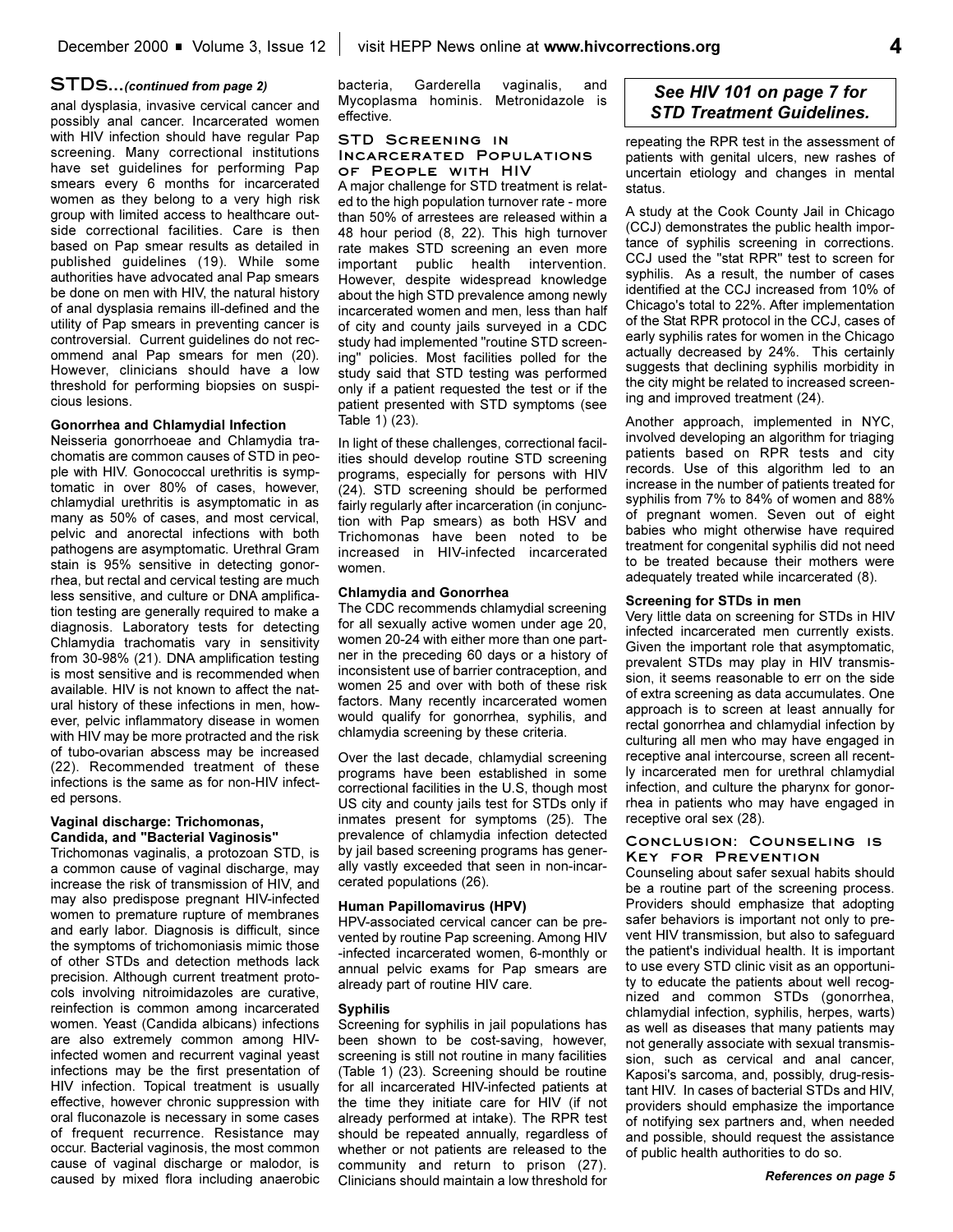#### **STDs...***(continued from page 4)*

**REFERENCES:**

*1. Zenilman JM, Erickson B, Fox R, et al. JAMA. 1992;267(6):843-5.*

*2. Otten MW, Jr., Zaidi AA, Wroten JE, et al.*

*Public Health. 1993;83(4):529-33.*

*3. Golden MR, Rompalo AM, Fantry L, et al. Sex Transm Dis. 1996;23(5): 370-7.*

*4. Osewe PL, Peterman TA, Ransom RL, et al.*

*Sex Transm Dis. 1996;23(3):230-3.*

*5. CDC. MMWR. 1997;46:889-892.*

*6. Fleming DT, Wasserheit JN. Sex Transm Infect. 1999;75(1):3-17.*

*7. This information was derived from limited reports from five jurisdictions to the CDC Prevalence Monitoring program, and extrapolated to represent the greater prison and jail population based on comparison of gender-specific screening in the local free populations. Overall prevalence was estimated based on the gender distribution of jail inmates reported by the Bureau of Justice Statistics in 1997. Hammett TM, Harmon P, Rhodes W. The Burden of Infectious Disease Among Inmates and Releasees from Correctional Facilities. Prepared for: National Commission on Correctional Health Care-National Institute of Justice "Health of Soon-to-be-Released Inmates" Project, Chicago IL, June 14-15 1999. Updated via personal communication, Ted Hammett, Abt Associates, December 8, 2000.*

*8. Blank S. J Infect Disease. Oct 1999; 180(4):1159-63.*

*9. Holmes MD, Safyer SM, Bicknell NA et al. Am J Pub Health. Apr 1993; 83(40:551-5.*

*10. Rolfs RT, Joesoef MR, Hendershot EF, et al.*

*N Engl J Med. 1997;337(5):307-14. 11. Janier M, Chastang C, Spindler E et al.*

*Dermatology 1999; 198 (4):362-9.*

*12. Marra C. Neurosyphilis. In: Davis L, PGE K, eds. Oxford: Butterworth Neinemann; 2000:373- 400.*

*13. CDC. MMWR. 1998;47(RR-1):1-111.*

*14. Schacker T, Hu HL, Koelle DM, et al. Ann Intern Med. 1998;128(1):21-8.*

*15. Koutsky L, NB K. In: Holmes K, ed. Sexually Transmitted Diseases. third ed. New York: McGraw-Hill; 1999:347-359.*

*16. Palefsky JM, Holly EA, Ralston ML, et al. Infect Dis. 1998;177(2):361-7.*

*17. Beutner KR, Wiley DJ, Douglas JM, et al. Clin Infect Dis. 1999;28 Suppl 1:S37-56. (See also see MMWR 1998 Guidelines for Treatment of STDs, available at*

*http://www.cdc.gov/nchstp/dstd/dstdp.html) 18. Orlando G, Fasolo MM, Schiavini M, et al. Aids. 1999;13(3):424-5.*

*19. Kurman RJ, Henson DE, Herbst AL, et al. Jama. 1994;271(23):1866-9.*

*20. Kaplan JE, Masur H, Holmes KK, et al. Clin*

*Infect Dis. 2000;30 Suppl 1:S15-28. 21. Marrazzo JM, Stamm WE. Curr Clin Top Infect*

*Dis. 1998;18:37-59.*

*22. Irwin KL, Moorman AC, O'Sullivan MJ, et al. Obstet Gynecol. 2000;95(4):525-34.* 

*23. CDC. MMWR 1998 Jun 5;47(21):429-31.*

*24. CDC MMWR. 1998;47(RR-12):1-24.*

*25. CDC. Assessment of Sexually Transmitted Disease Services in City and County Jails-United States, 1997. MMWR 1998 Jun 5;47(21):429-31 26. Parece MS, Herrera GA, Voigt RF, et al. Sex Transm Dis. 1999;26(8):431-7.*

*27. Marrazzo JM, White CL, Krekeler B, et al. Ann Intern Med. 1997;127(9):796-803.*

*28. Van Hoeven KH, Rooney WC, Joseph SC. Am J Public Health. Dec 1990; 80(12):1505-6.*

# **A Year of Investigation: Update on**  *\*Nothing to disclose.* **Clinical Trials in Correctional Settings by HEPP News Staff**

Research involving prison inmates saw an uncharacteristic amount of attention from the Department of Health and Human Services immediately following HEPP News' October 1999 conference on clinical trials in correctional settings. Between November 1999 and June 2000, the Office for Human Research Protection (OHRP) (then the Office for Protection from Research Risk, OPRR) investigated the institutional review boards (IRBs) for prison research projects in four states, Rhode Island, Connecticut, Florida, and Texas. The OHRP acts under the secretary of the HHS in order to review all human subject research (See OHRP Regulations on the internet at http://ohrp.osophs.dhhs.gov/ humansubjects/guidance/45cfr46.htm). After investigations and responses by the IRBs responsible for each of the research projects, most of the research has resumed.

#### **Rhode Island: Miriam Hospital and Brown University**

After conducting an internal audit of the IRB review procedures for prison protocols, the Miriam Hospital (TMH) in Rhode Island reported their findings to the OHRP in December of 1999 (1). According to the manager of the Lifespan Research Review Committee, the IRB was unclear on the HHS regulations regarding review of research involving prisoners (see Table 1, below). As a result of the audit report, the OHRP provided TMH with clarified guidelines and suspended TMH projects involving prisoners until TMH rereviewed the prison protocols using the clarified guidelines (2) and submitted new protocols to be approved by the OHRP. The OHRP subsequently approved TMH's research protocols and the projects have been resumed.

The OHRP also contacted Brown University directly with questions regarding research projects involving prisoners. According to Thomas Wunderlich, Associate Dean for Research at Brown, the university provided a detailed response. Recently, after reviewing Brown's response, OHRP notified Brown of its determinations requiring the University to take specific actions as well as provide additional information to OHRP addressing issues and concerns related to Brown's procedures for protecting prisoners as human subjects in research.

#### **Connecticut: Yale University and CT DOC**

OHRP also audited Yale University's prison research (no clinical trials were being conducted, however several observational studies were taking place). OHRP concerns included the following: in several of the IRB meetings, no prisoner representative was listed as participating, Yale IRB failed to conduct annual review for two research projects, and they were cited for having insufficient "policies and procedures that adequately describe their activities according to HHS regulations." (3) Jackee Weaver in the Yale Public Affairs office stated that Yale had prepared a formal response that had probably already been sent to the OHRP, and that this letter was not public information.

#### **Florida: U. Miami and Florida DOC**

The OHRP was also concerned with Florida's prisoner representation on the University of Miami's (UM) IRB for protocols involving Florida prison inmates. OHRP found that the prisoner representative on the UM IRB did not have voting privileges, and may have had conflicting interests because he was also an employee of the Florida Department of Corrections (4).

According to Dr. David Thomas, Medical Director for the Florida Department of Corrections, UM and FDOC responded immediately to the OHRP's concerns. Dr. Thomas commented, "Although the OPHR found some discussion [in prison research protocols] of payment for clinical trials, at no point in time were Florida Department of Corrections prisoners . . . offered any form of compensation for [participation in] clinical trials. At the outset of the program this was discussed and [it was] decided that for the inmates and the system this may smack of coercion and [therefore the proposal] was rejected." Ultimately, none of the studies involving FDOC inmates were found to be in violation of HHS regulations, therefore all of the studies were allowed to continue.

#### **Texas: UTMB and the Texas DOC**

In Texas, approximately 250 protocols involving prisoners were reviewed by the OHRP. HIV research was the subject of only a few of the protocols. In July, OHRP suspended *Continued on page 6*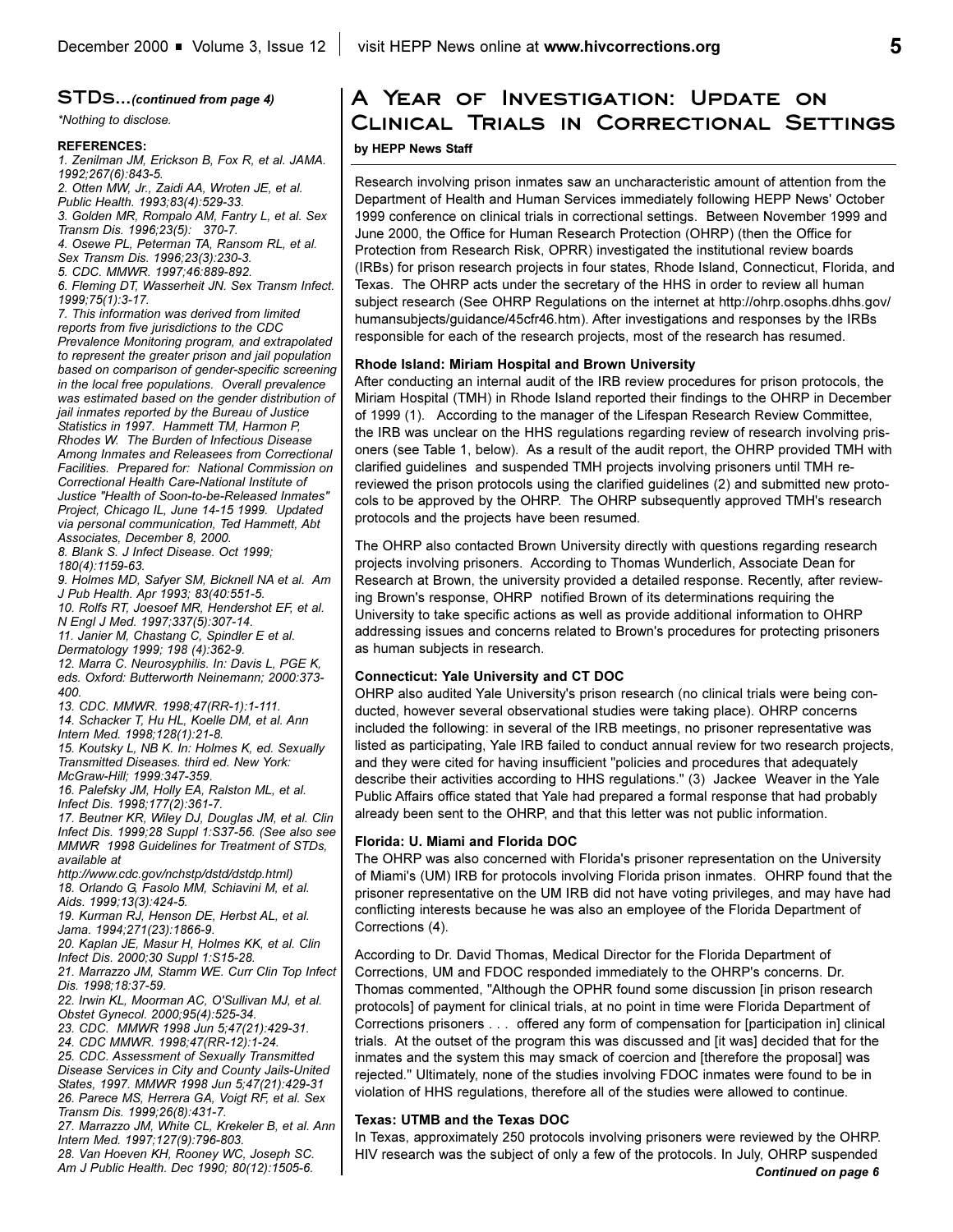### **A Year of Updates...**

#### *(continued from page 5)*

220 protocols. Investigators conducting 26 research protocols were allowed to continue currently enrolled prisoner subjects in "the interest of their health or well-being." (5) The OHRP requested that UTMB provide a detailed list of suspended protocols and re-review a number of protocols under the full IRB. Lastly, the prisoner research protocol suspension was required to remain in place until UTMB had a new prisoner advocate (according to UTMB, the new representative was recently accepted by OHRP), and until UTMB re-reviewed those protocols requesting inclusion of prisoners.

#### **Glaxo Wellcome's HIV studies in Prisons**

Glaxo Wellcome had at least two studies involving prisoners as human subjects when the OHRP began their investigation of prison research this year. NZTA4006, 4007 studied genotypic patterns after virologic failure. The second study reviewed adherence among inmates on compact triple nucleoside therapy. Glaxo research sites included correctional facilities in Florida, Rhode Island, Texas, South Carolina, and Arkansas, under a central IRB. According to company spokespersons, no problems were found in Florida, Rhode Island, South Carolina, or Arkansas. In Texas, new enrollment in those studies was suspended. Some of the subjects in NZTA4007 were "rolled over" into another protocol (ESS4005) which includes patients inside andoutside the correctional system (6).

Results from the studies performed in Texas, Florida, and Rhode Island were presented at the 5th International Congress on Drug Therapy in HIV Infection (Glasgow, UK 22-26 October 2000) (7,8), and a manuscript is in preparation. Some of the subjects in NZTA4007 were "rolled over" into another protocol (ESS40005) which includes patients inside and outside the correctional system.

For-profit companies can obtain IRB approval for studies involving human subjects from for-profit (and not-for profit) IRBs. These

#### **References:**

*1. Letter, August 28, 2000, from Sanford Leikin, MD, Compliance Oversight coordinator, Division of Human Subjects Protections, to Peggy McGill, Office of Research Administration-Lifespan, The Miriam Hospital, Providence, Rhode Island.*

*2. These guidelines are available at*

*http://ohrp.osophs.dhhs.gov/humansubjects/guidance/prison.htm. 3. Letter, July 27, 2000 from Carol J. Weil, JD, Compliance Oversight Director, Division of Human Subject Protection, Health and Human Services to Dr. Alison F Richard, Provost, Yale University.* 

*4. Letter, July 31, 2000 from Sanford Leikin, MD, Compliance Oversight coordinator, Division of Human Subjects Protections, to Norman Altman, University of Miami, FL; Ira Clark, Public Health Trust, Miami FL; and Gus Godoy, VA Medical Center, Miami FL. 5. Letter, July 10, 2000, from Michael A. Carome, Chief, Compliance Oversight Branch, Division of Human Subject Protections, OHRP to Dr. Dorothea Wilson, Vice President for Research, UTMB.*

boards are required to review the studies according to FDA regulations (see FDA regulations in Table 1). If, however, the institution has "multiple project assurance" (MPA) with HHS and has indicated that it will review all research in accordance with that assurance, regardless of whether the research is supported or conducted by the Department, then the IRB is bound to review and approve or reject protocols in accordance with OHRP regulations.

#### **Expanding the Review Process**

The new HHS investigative branch, OHRP, found that Rhode Island, Texas, Florida and Connecticut responded appropriately to the OHRP investigations. The need for research involving prison inmates, however, continues to grow, adding to what HHS secretary Donna Shalala recognizes is an already overwhelmed IRB system. In a letter to the New England Journal of Medicine, Shalala underscores the need for IRBs and research institutions to adhere to existing HHS regulations and strengthen current IRB review processes (NEJM, September 14, 2000; 343(11): 808-810, also available at http://www.nejm.org/content/2000/0343/0011/0808.asp). Shalala writes, "Aggressive recruiting by researchers who have been offered money or other inducements [for recruiting subjects] may be contributing to the erosion of informed consent." The new OHRP intends to clear up possible violations of HHS regulations and ensure that IRBs closely follow these guidelines. According to Shalala, "Much brilliant biomedical research is being done in universities and academic health centers... and we [the federal government] have a responsibility to make sure the money we invest... is not used in ways that harm people participating [in that research]." (9)

*The complete reports from the Conference on Clinical Trials in Corrections in Providence, Rhode Island October 13-15, 1999 have been published in the Journal of Medicine and Health, Rhode Island. For copies contact the Rhode Island Medical Society at 401.331.3207.*

*6. Kirkland, L, Fischl, M, Tashima, K, Paar, D, Gensler, T, Graham, N, Gao H, Hessenthaler, S, Hernandez, J. Abacavir and Combivir given under Directly Observed Therapy is a potent HAART Regimen - Study NZTA4007. Poster 331 at the 38th Annual Meeting of the Infectious Diseases Society of America, New Orleans, LA, Sept 7-18, 2000.*

*7. Rosenzweig, JC, Fischl, M, Kirkland, L, Tashima, K, Paar, D, Gensler, T, Capuano, G, and Hernandez, J. Compact triple nucleoside therapy can impact adherence in the prison setting. Poster 117 at the 5th Intl Congr on Drug Therapy and HIV infection, Glasgow, UK, 22-26 October 2000.*

*8. McClemon, DR, Gather, J, Thompson, M, Farthing, C., Fischl, M, Kirkland, L, Hessenthaler, S, Shaefer, M, St Claire, M, Hernandez, J. Genotypic patterns after virologic failure following 24 weeks of triple nucleoside therapy in under-represented and incarcerated populations. Poster 361 at the 5th Intl Congr on Drug Therapy and HIV infection, Glasgow, UK, 22-26 October 2000.*

*9. NEJM, September 14, 2000; 343(11): 808-810, also available at http://www.nejm.org/content/2000/0343/0011/0808.asp.*

### **CME is Now Available Online at www.hivcorrections.org:**

As of Friday, December 22, you will be able to take HEPP News' continuing medical education (CME) tests online at http://www.HIVcorrections.org. Any internet browser will enable you to take the HEPP News CME tests every month. Your test results will be registered with the Brown Medical School Office for Continuing Medical Education. When you pass the test, you can either download your CME certificate from the website or request Brown to send the certificate in the mail. Try it out this week!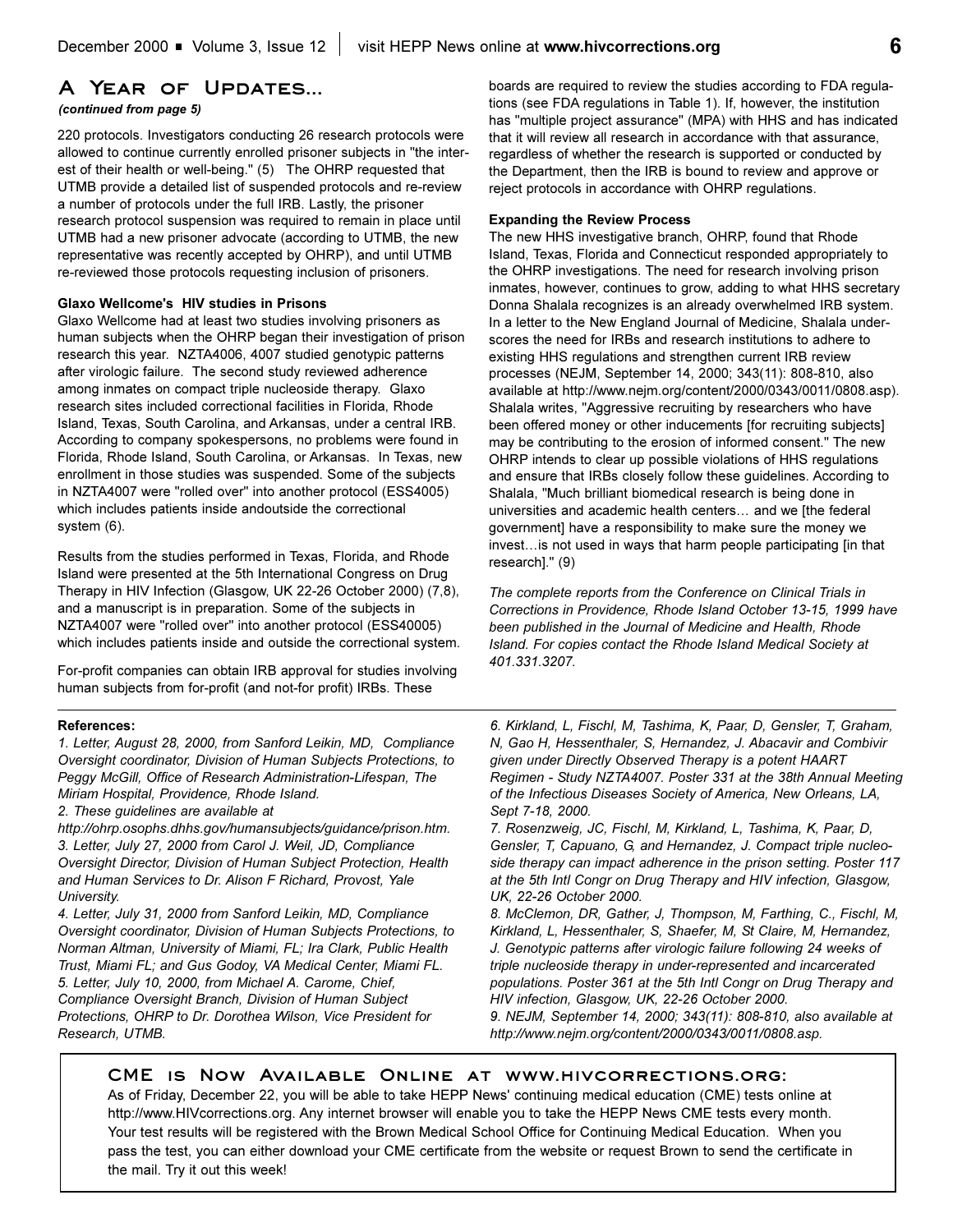**HOIN 2H** O – VII

# **Treatment of STDs Commonly Seen with HIV**

|                          | <b>TREATMENT</b>                                                                                                                                                                                                                                                                                                                                                                                                                                                                                                                                                                                                                                                        | <b>COMMENTS</b>                                                                                                                                                                                                                                                                                                                                                                                                                                                                                                                                                                                                                                                                    |
|--------------------------|-------------------------------------------------------------------------------------------------------------------------------------------------------------------------------------------------------------------------------------------------------------------------------------------------------------------------------------------------------------------------------------------------------------------------------------------------------------------------------------------------------------------------------------------------------------------------------------------------------------------------------------------------------------------------|------------------------------------------------------------------------------------------------------------------------------------------------------------------------------------------------------------------------------------------------------------------------------------------------------------------------------------------------------------------------------------------------------------------------------------------------------------------------------------------------------------------------------------------------------------------------------------------------------------------------------------------------------------------------------------|
| Chlamydia<br>Trachomatis | Doxycycline* 100 mg po bid x 7<br>Azithromycin 1 gm po x 1<br>Ofloxacin* 400 mg po bid x 7<br><b>Erythromycin base 500 mg po qid x 7 or</b><br>EES 800 mg po qid x 7                                                                                                                                                                                                                                                                                                                                                                                                                                                                                                    | none                                                                                                                                                                                                                                                                                                                                                                                                                                                                                                                                                                                                                                                                               |
| Herpes Simplex           | First episode<br>Genital Acyclovir 200 mg po 5x/day or 400 mg po tid or<br>Famciclovir 250 mg po tid or Valacyclovir 1 mg po bid.<br>All regimens should be given 7-10 days or until clinical<br>resolution.<br>Recurrent episodes<br>Immunosupressed patients such as those with HIV can<br>benefit from the use of Acyclovir.<br>■ Acyclovir 200 mg po 5x/day x 5 days or 800 mg/po<br>bid x 5 days or famciclovir 125 mg bid x 5 days or<br>Valacyclovir 500 mg bid x 5 days.<br>Prophylaxis<br>Recommendations are (see comments):<br>- Acyclovir 400 mg po bid or<br>Valacyclovir 500 mg po qd or<br>Famciclovir 250 mg po bid or<br>■ 1 gm po qd or 250 mg po bid | First episode<br>Severe disease with proven or suspected Acyclovir<br>resistant strains: Foscarnet 40 mg/kg IV q8h until clini-<br>cal resolution. Cidofovir 1% gel qd x 5d may also be<br>effective with Acyclovir-resistant HSV.<br>Recurrent episodes<br>Treatment of HSV in the setting of HIV infection may<br>require higher doses or more prolonged course of treat-<br>ment.<br>Prophylaxis<br>Safety and efficacy is documented for both frequency<br>and severity of breakthrough episodes with continuous<br>prophylaxis up to seven yrs (JID 1994;169:1338).<br>Prophylaxis also reduces viral shedding between<br>episodes. The usual indication is >6 episodes/year. |
| Neisseria Gonorrhoeae    | a. Urethral, endocervical, rectal, pharyngeal<br>■ Ceftriaxone 125 mg IM $x$ 1<br>Ciprofloxacin 500 mg po x 1<br>Ofloxacin* 400 mg po x 1<br>■ Cefixime 400 mg $x$ 1<br>b. Disseminated GC<br>- Ceftriaxone 1 gm IV or IM qd                                                                                                                                                                                                                                                                                                                                                                                                                                            | Concurrent treatment of presumed C. trachomatis:<br>Doxycycline* 100 mg po bid x 7 days or Azithromycin 1<br>gm po x 1<br>Alternatives for Disseminated GC:<br>■ Cefotaxime 1 gm IV q8h<br>■ Ceftizoxime 1 gm IV q8h or<br>Spectinomycin 2 gm IM q12h<br>Duration: Parenteral therapy until 24-48 hrs after symp-<br>toms resolve, then Cefixime 400 mg po bid or<br>Ciprofloxacin* 500 mg po bid to complete >1 wk treat-<br>ment                                                                                                                                                                                                                                                 |
| Syphilis                 | Primary, secondary, early latent (<1 year):<br>Benzathine penicillin 2.4 mu IM x 1<br>Doxycycline 100mg po bid x 14 days<br>Late latent or syphilis of unknown duration:<br>Benzathine penicillin 2.4 mu IM q week x 3<br>Neurosyphilis<br>Penicillin G 18-24 mu IV qd,<br>divided q4h x 10-14 days                                                                                                                                                                                                                                                                                                                                                                     | Penicillin is drug of choice.<br>Lumbar puncture recommended for late latent or<br>syphilis of unkonwn duration (Some authorities recom-<br>mend LP for all HIV positive patients with early syphilis<br>either at outset or 6 months after therapy.)<br>For Neurospyhilis, repeat LP is required every 6 months<br>until CSF cell count is decreased                                                                                                                                                                                                                                                                                                                              |
| Warts                    | Provider-Administered Therapy<br>Cryotherapy<br>60-97% clearance at 3-6 weeks<br>20-79% recurrence<br>Podophyllin<br>19-80% clearance<br>23-70% recurrence<br>Use only for <10cm <sup>2</sup> area<br>Not for use in pregnant women<br>Trichloroacetic acid & Bichloroacetic acid<br>50-100% clearance<br>6-50% recurrence                                                                                                                                                                                                                                                                                                                                              | <b>Patient Applied Therapy</b><br>Podofilox<br>40-82% total clearance within 4-6 weeks<br>4-33% recurrences<br>Imiquimod<br>37-85% total clearance<br>13-19% recurrences<br>Cannot be used on mucosal surfaces                                                                                                                                                                                                                                                                                                                                                                                                                                                                     |

*\*tetracycline, fluoroquinolones contraindicated in pregnancy*

Adapted from Bartlett JG and Gallant JE. 2000-2001 Medical Management of HIV Infection. Johns Hopkins University, Baltimore, MD. 2000. Available at http://www.hopkins-aids.edu/publications/book/ch7\_1std.html.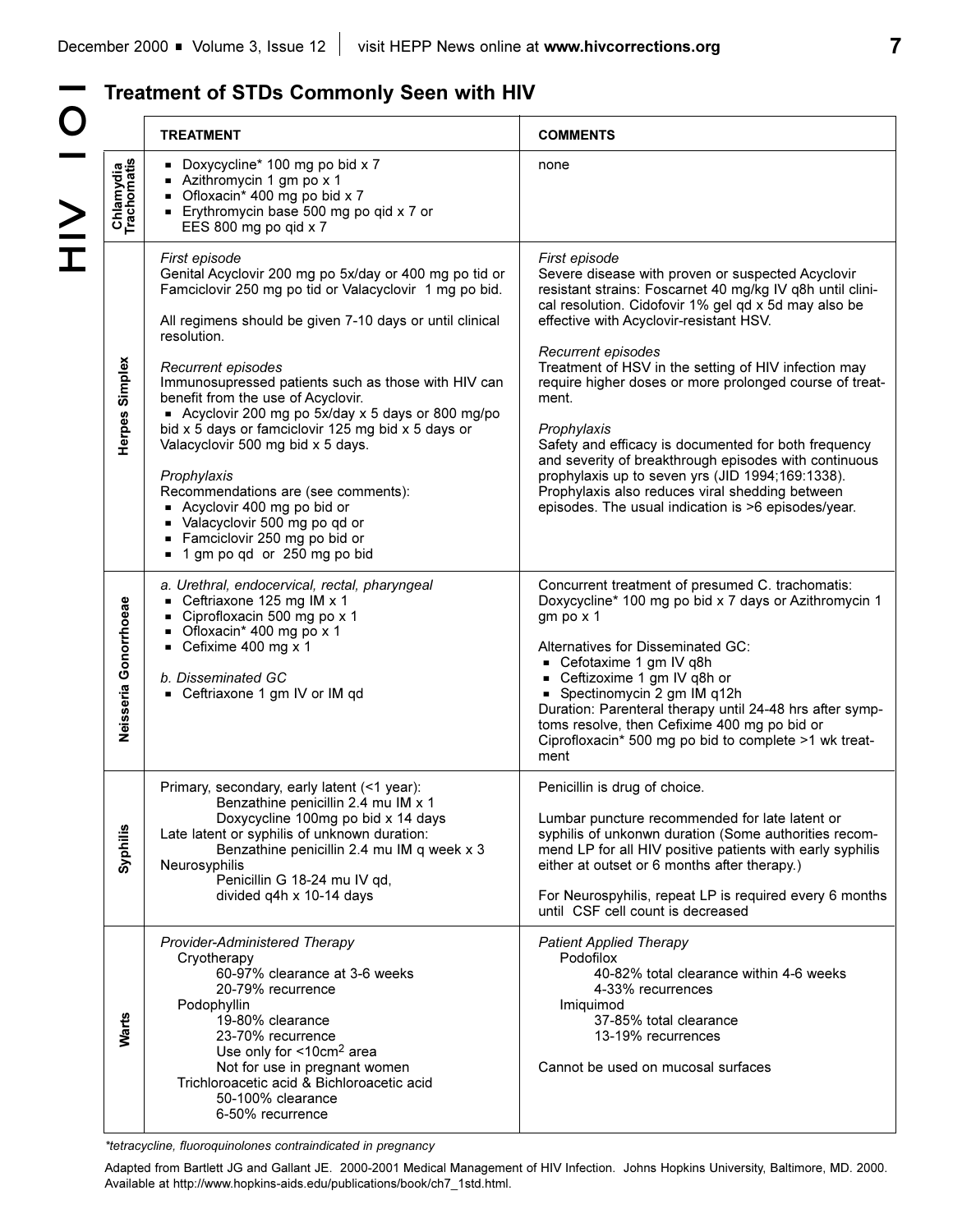**National Public Radio's series on "The Price of Punishment"** Boston public radio station WBUR has produced a series of stories on prisons and jails in Massachusetts and nationwide. The series discuss various topics including the increasing number of women behind bars, the stresses of overpopulated prisons (MCI Framingham is currently 125% over capacity), and a few personal stories. Visit their site online at http://wbur.org/prison/women.shtml.

**National Commission on Correctional Health Care: Draft Recommended Correctional Clinical Guidelines** http://www.ncchc.org/clinicaldrafts/ index.html

#### **Human Research Protections Websites:**

**Office for Human Research Protections (OHRP) (formerly Office for Protection from Research Risk , OPRR)** http://ohrp.osophs.dhhs.gov/

**Food and Drug Administration** http://www.fda.org

#### **Institutional Review Board Guidebook, 1993** http://ohrp.osophs.dhhs.gov/irb. irb\_guidebook.htm

#### **Code of Federal Regulations Title 45 Part 46 Protections for Human Subjects:** http://ohrp.osophs.dhhs.gov/ humansubjects/guidance/45cfr46.htm

#### **STD Websites:**

**CDC's Center for STD Prevention** http://www.cdc.gov/nchstp/dstd/ dstdp.html

> **DHHS Treatment Guidelines**  http://www.hivatis.org

**MMWR 1998 Guidelines for Treatment of Sexually Transmitted Diseases** http://www2.cdc.gov/mmwr

> **Internet Grateful Med** http://igm.nlm.nih.gov/

**Mediconsult** http://www.mediconsult.com

# **Resources News Flashes**

#### **MMWR reports on 1999 TB Outbreak in South Carolina Prisons**

Thirty-one cases of tuberculosis (TB) were confirmed among HIV-infected male inmates and parolees who had resided in the same dormitory designated for HIV-infected inmates in a South Carolina prison. The outbreak originated with an inmate who had infectious TB that was undiagnosed for at least two months. This outbreak demonstrates that the rapid spread of TB among incarcerated individuals and their health care probidesr acna be a consequenve of segregated housing for HIVinfected inmates. (CDC. MMWR 11/24/00; 49(46): 1041-1044).

#### **Higher Prevalences of STDs Reported at STD Conference**

For the first time in twenty years, Gonorrhea incidence is on the rise, according to CDC data presented at the National STD Prevention Conference, December 4-7, 2000, Milwaukee, WI. CDC's Ronald O. Valdiserri attributes the increase in part to better tests and more widespread screening. The national rate of gonorrhea infection is 133 cases per 100,000 people, 849 cases per 100,000 African Americans, 75 per 100,000 Hispanics, and 28 per 100,000 whites. The CDC reported that chlamydia is more common than both gonorrhea and syphilis, with 254 cases per 100,000 last year. Human papillomavirus is the most common STD, and strain HPV-16 is responsible for about half of all cervical cancers. The good new is, however, that syphilis cases continue to fall. The rate of infection is 2.5 cases per 100,000, and 79% of the country's 3,115 counties reported no new cases in 1999. (Brown, David. "Gonorrhea Decline Reverses: Cases Up 9%. Washington Post, www.washingtonpost.com).

#### **New Formulations of Interferon-alfa better at fighting HCV**

A new version of interferon alpha, "pegylated interferon," fights hepatitis C much better than its predecessor. Two recent reports in the New England Journal of Medicine compared Hoffmann-La Roche's "Pegasys" to the company's standard interferon, Roferon-A

# **Save the Dates**

#### **2001 ACA Winter Conference**

*January 22-24, 2001 Nashville, Tennessee*  Call 1-800-222-5646, ext. 1922 Fax: 1-301-918-1900 Visit: www.corrections.com/aca

#### **8th Conference on Retroviruses and Opportunistic Infections**

*February 4 -8, 2001 Sheraton Chicago Hotel and Towers, Chicago, IL* Call: 703.535.6862 Fax: 703.535.6899 E-mail: info@retroconference.org Visit: www.retroconference.org

(Zeuzem S, Feinman V, Rasenack J et al. JAMA 12/7/00; 343(23):1666-72; and Heathcote J, Shiffman M, Cooksley G. JAMA 12/7/00; 343(23):1673-80.). Schering also has a new formulation, "peginterferon," which recently received Health Canada's approval for marketing. Pegylated interferon is interferon that has polyethylene glycol attached to it. Polyethylene glycol reduces the elimination of interferon from the body, which allows for once-weekly dosing in both Schering and Roche's forms of the drug. Both forms of pegylated interferon are also pending approval in the United States. (Schagger D, Sorrell M. Editorial. 12/7/00; 343(23): 1723-24.)

#### **FDA Approves Trizivir (ABC/AZT/3TC)**

The FDA has approved Trizivir for the treatment of HIV in adults and adolescents. The recommended dose is one tablet twice a day. Each dose of Trizivir is a fixed-dose combination of Ziagen (abacavir/ABC), Retrovir (zidovudine/AZT), and Epivir (lamivudine/3TC), three nucleoside reverse transcriptase inhibitors (NRTIs) already approved by FDA. Trizivir is not recommended for treatment in adults or adolescents who weigh less than 40 kilograms because it is a fixed-dose tablet. It may be used alone or in combination with other antiretroviral agents for the treatment of HIV infection, but should not be administered concomitantly with abacavir, lamivudine, or zidovudine, which are already contained in Trizivir. Healthcare providers and patients should be aware of the serious and sometimes fatal adverse event of hypersensitivity caused by abacavir (see HEPP News, April 1999). Ziagen and Trizivir both contain abacavir and neither of these drugs should be taken by someone who may have experienced symptoms of a hypersensitivity reaction to abacavir.

An Abacavir Hypersensitivity Registry has been established. Physicians should register patients by calling 1-800-270-0425. Trizivir is manufactured by Glaxo Wellcome, Research Park Triangle, N.C. (Full report available at http://www.fda.gov/bbs/topics/answers/ ans01053.html)

#### **13th National HIV/AIDS Update Conference**

*March 20-23, 2001 San Francisco CA* Call: 212.806.1633 Fax: 212.806.1608 Visit: www.amfAR.org

**Clinical Updates in Correctional Health Care 6th Semi-Annual Spring Educational Conference**  *May 5-8, 2001 Las Vegas, Nevada* Sponsored by NCCHC and ACHP Call: 773.880.1460 Fax: 773.880.2424 Visit: http://www.ncchc.org/conference/clinical.html